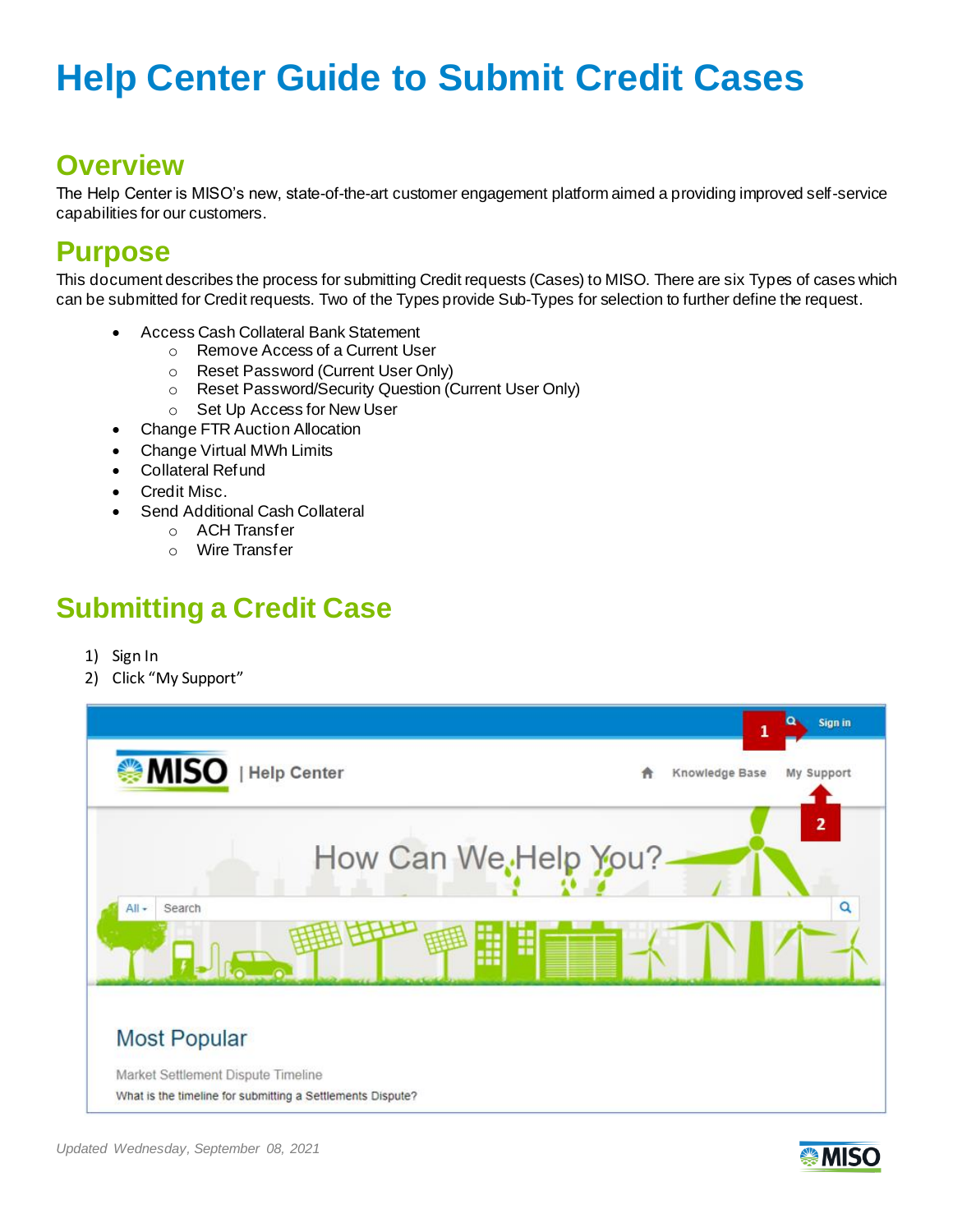3) Click "OPEN A NEW CASE"

|                               |                           |          |             |                         |                       | $\alpha$<br>Hello, Ted Terry +        |   |
|-------------------------------|---------------------------|----------|-------------|-------------------------|-----------------------|---------------------------------------|---|
|                               | MISO   Help Center        |          |             | A                       | <b>Knowledge Base</b> | <b>My Support</b>                     |   |
| Help Center > Support         |                           |          |             |                         |                       |                                       |   |
| <b>Support</b>                |                           |          |             |                         |                       |                                       |   |
| ×                             | Search the Knowledge Base |          |             |                         |                       |                                       | Q |
| ille My Open Cases -          |                           |          |             | Search                  | Q                     | <b>OPEN A NEW CASE</b>                |   |
| <b>Case Number Case Title</b> |                           | Category | <b>Type</b> | <b>Status</b><br>Reason | <b>Modified On</b>    | 3<br><b>Created</b>                   |   |
| C-001022                      | [EXT]Help!                | General  |             | <b>New</b>              | 3/31/2021<br>12:42 PM | 3/31/2021<br>v<br>12:42 PM            |   |
| C-001021                      | Yada Yada                 | Website  | Mobile App  | <b>New</b>              | 3/31/2021<br>12:19 PM | 3/31/2021<br>$\checkmark$<br>12:19 PM |   |

- 4) Confirm your Contact Details
- 5) Select an Account

|                                                        |                         |                                                                             | $\alpha$              | Hello, Ted Terry - |
|--------------------------------------------------------|-------------------------|-----------------------------------------------------------------------------|-----------------------|--------------------|
| MISO   Help Center                                     |                         | ₳                                                                           | <b>Knowledge Base</b> | <b>My Support</b>  |
| Help Center > Support > Open a New Case                |                         |                                                                             |                       |                    |
| <b>Open a New Case</b>                                 |                         |                                                                             |                       |                    |
| <b>Contact Details</b>                                 |                         | 4                                                                           |                       |                    |
| Contact <sup>*</sup>                                   |                         | Contact Email*                                                              |                       |                    |
| <b>Ted Terry</b>                                       | $\overline{\mathbf{v}}$ | jeannie.terry@outlook.com                                                   |                       |                    |
| <b>Account</b>                                         |                         | Contact Phone*                                                              |                       |                    |
|                                                        | ٠                       | $(317) 555 - 5555$                                                          |                       |                    |
| 6551 - 4ENERGY LTD<br>ACES - ACES POWER MARKETING, LLC |                         | <b>Preferred Method of Contact</b><br><sup>●</sup> Email <sup>●</sup> Phone |                       |                    |
| Case Details                                           |                         |                                                                             |                       |                    |
| Category *<br>5<br>$\overline{\mathbf{v}}$             |                         |                                                                             |                       |                    |
| Title *                                                |                         |                                                                             |                       |                    |
|                                                        |                         |                                                                             |                       |                    |
|                                                        |                         |                                                                             |                       |                    |

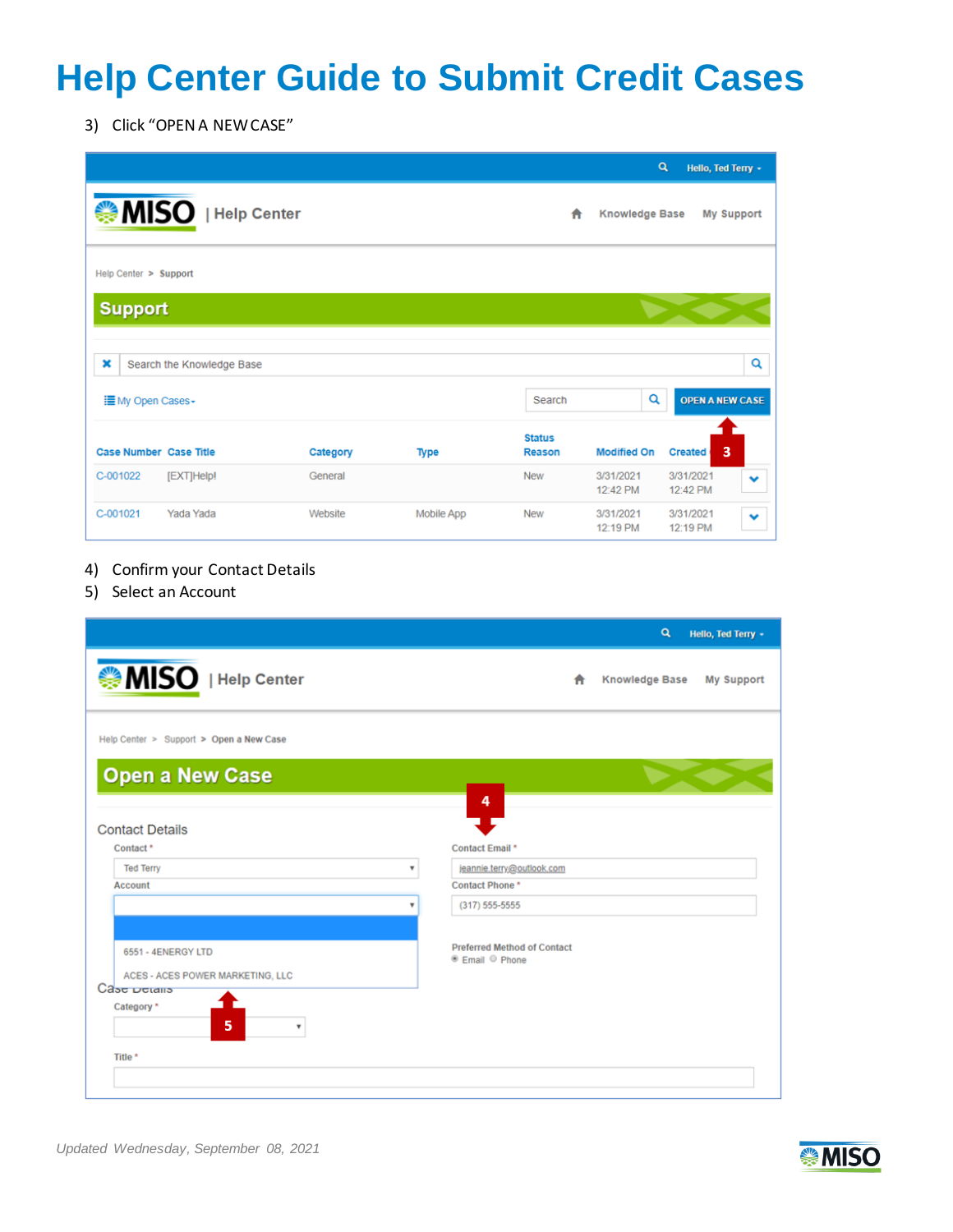6) Select "Credit" as the Category

|                                                                                                                         | Q<br>Hello, Ted Terry +                         |
|-------------------------------------------------------------------------------------------------------------------------|-------------------------------------------------|
| MISO   Help Center                                                                                                      | <b>Knowledge Base</b><br><b>My Support</b><br>A |
| Help Center > Support > Open a New Case                                                                                 |                                                 |
| <b>Open a New Case</b>                                                                                                  |                                                 |
| <b>Contact Details</b>                                                                                                  |                                                 |
| Contact <sup>*</sup>                                                                                                    | <b>Contact Email *</b>                          |
| <b>Ted Terry</b><br>$\overline{\mathbf{v}}$                                                                             | jeannie.terry@outlook.com                       |
| Account*                                                                                                                | <b>Contact Phone*</b>                           |
| 6551 - 4ENERGY LTD<br>v                                                                                                 | $(317) 555 - 5555$                              |
| If you cannot find an Account to associate to your case, please indicate the<br>Account in the description field below. | <b>Preferred Method of Contact</b>              |
|                                                                                                                         | <sup>●</sup> Email <sup>●</sup> Phone           |
| <b>Case Details</b>                                                                                                     |                                                 |
| Category *                                                                                                              |                                                 |
| $\overline{\mathbf{v}}$<br>Credit                                                                                       |                                                 |
| Type *                                                                                                                  |                                                 |
| 7<br>Select Type                                                                                                        |                                                 |
| 6                                                                                                                       |                                                 |
| Title *                                                                                                                 |                                                 |
|                                                                                                                         |                                                 |
| <b>Description</b>                                                                                                      |                                                 |
|                                                                                                                         |                                                 |
|                                                                                                                         |                                                 |
|                                                                                                                         |                                                 |
|                                                                                                                         |                                                 |
|                                                                                                                         |                                                 |
|                                                                                                                         |                                                 |

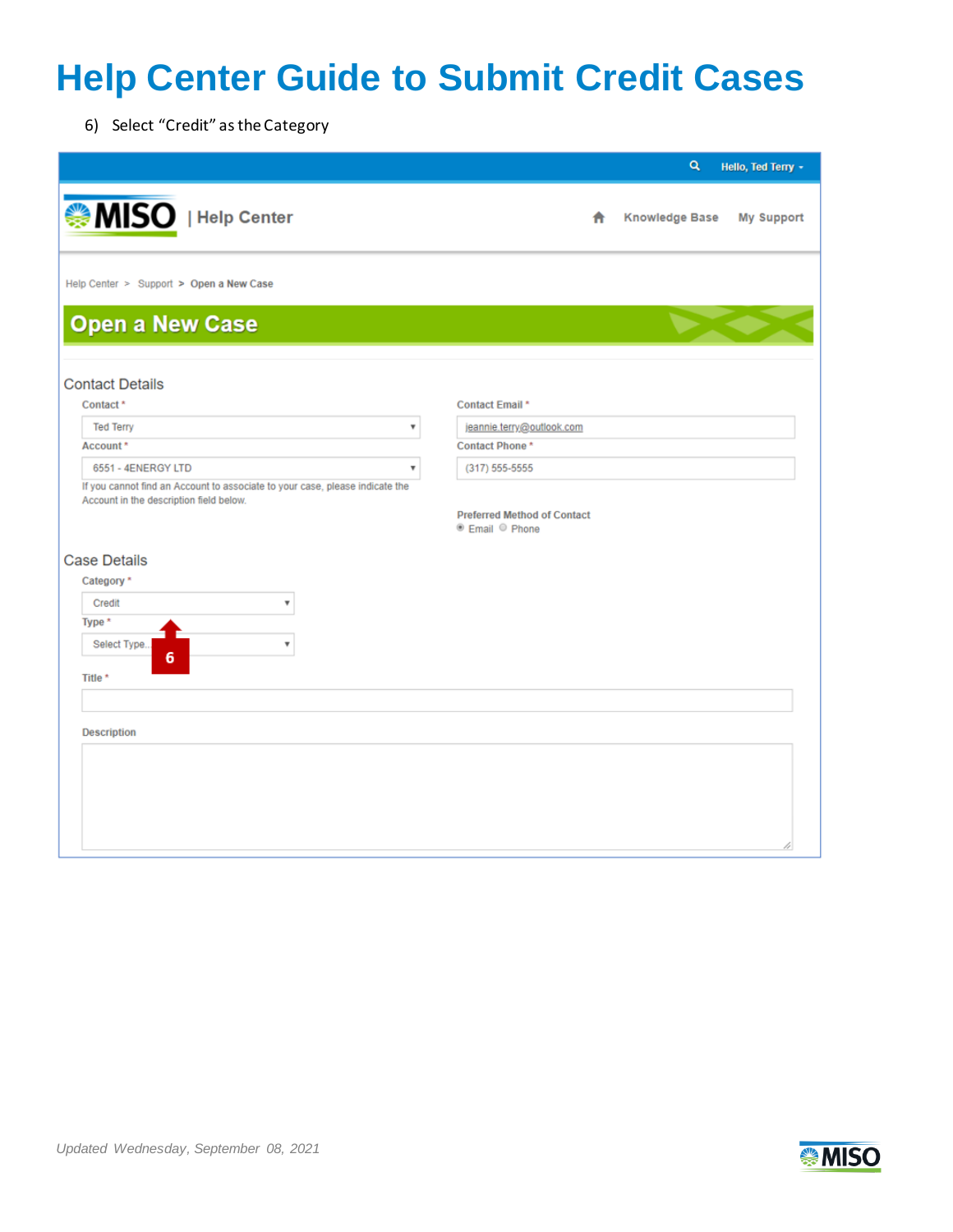7) Select the desired Type and, if applicable, Sub-Type. Based on your selection, you will be presented with additional fields to complete.

| <b>Type</b>                                             | Sub-Type                                                        | <b>Additional Fields</b>                                                                         |
|---------------------------------------------------------|-----------------------------------------------------------------|--------------------------------------------------------------------------------------------------|
| <b>Access Cash Collateral Bank</b><br><b>Statements</b> | Remove Access of a Current User                                 | • Current User Email<br>• Current User First Name<br>• Current User Last Name<br>$\bullet$ Title |
|                                                         | Reset Password (Current User<br>Only)                           | • Current User Email<br>• Current User First Name<br>• Current User Last Name<br>$\bullet$ Title |
|                                                         | <b>Reset Password/Security</b><br>Questions (Current User Only) | • Current User Email<br>• Current User First Name<br>• Current User Last Name<br>• Title         |
|                                                         | Set Up Access for New User                                      | • Current User Email<br>• Current User First Name<br>• Current User Last Name<br>• Title         |
| <b>Change FTR Auction Allocation</b>                    | N/A                                                             | • New FTR Auction Credit<br>Allocation (\$)                                                      |
| Change Virtual MWh Limit                                | N/A                                                             | . New Virtual MWh Limit<br>(MWh per day)                                                         |
| <b>Collateral Refund</b>                                | N/A                                                             | • Collateral Refund (\$)                                                                         |
| Credit Misc.                                            | N/A                                                             | • Title                                                                                          |
| Send Additional Cash Collateral                         | <b>ACH Transfer</b>                                             | • Amount $(5)$<br>• Expected Date of Arrival<br>• Title                                          |
|                                                         | <b>Wire Transfer</b>                                            | • Amount $(5)$<br>• Expected Date of Arrival<br>• Title                                          |

- 8) Complete all required fields, as denoted by a red asterisk
- 9) Click the Submit button, at the bottom of the page